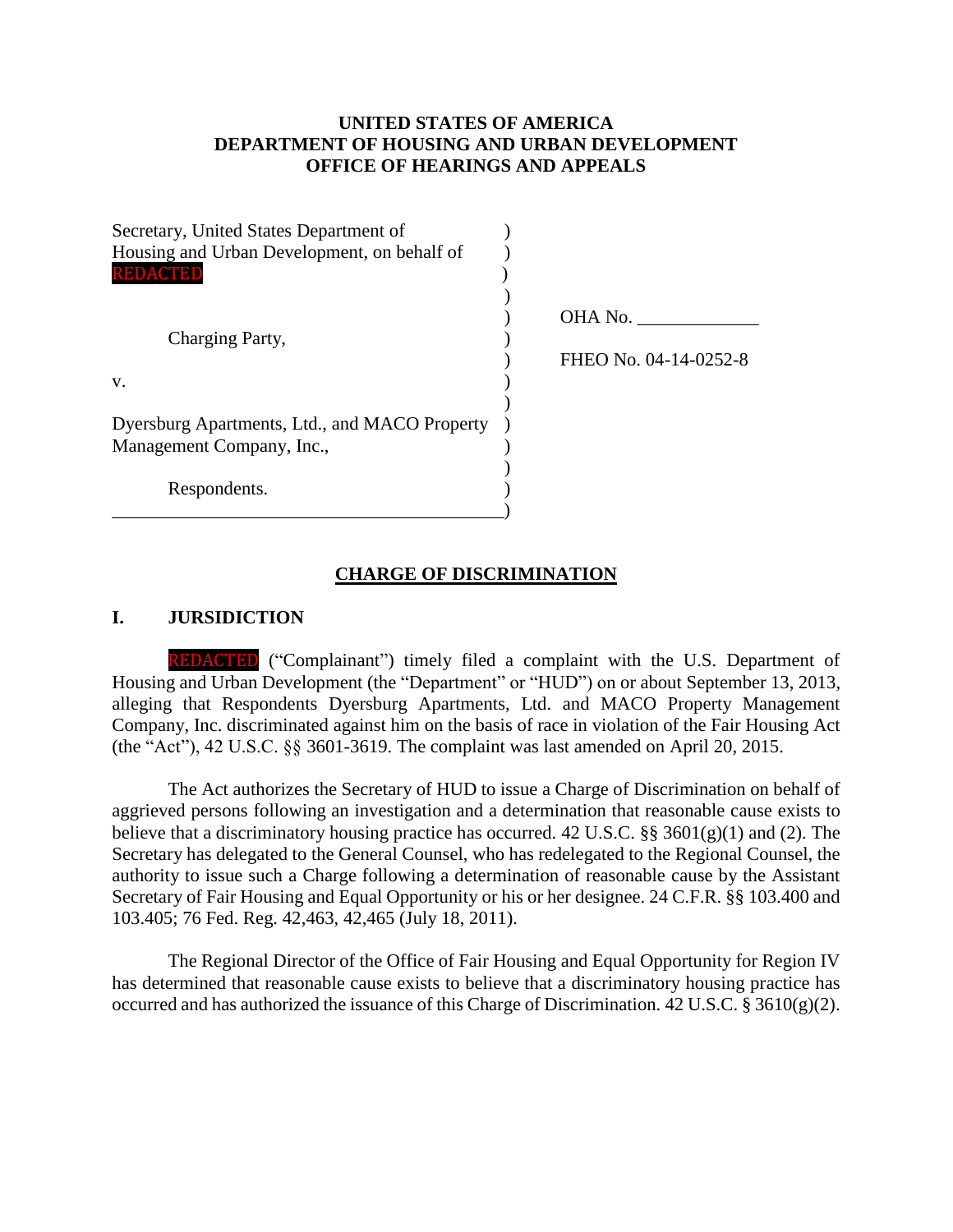### **II. SUMMARY OF FINDINGS IN SUPPORT OF THIS CHARGE**

Based upon HUD's investigation of the allegations contained in the aforementioned amended complaint and the Determination of Reasonable Cause, Respondents Dyersburg Apartments, Ltd. and MACO Property Management Company, Inc. are hereby charged with violating the Act as follows:

## **A. LEGAL AUTHORITY**

- 1. It is unlawful to discriminate against any person by refusing to sell or rent after the making of a bona fide offer, or to refuse to negotiate for the sale or rental of, or otherwise make unavailable or deny, a dwelling to any person because of race or color. 42 U.S.C. § 3604(a); 24 C.F.R. § 100.60(a). "Discrimination" under this provision includes the use of different qualification criteria or rental standards or procedures, because of race or color. 24 C.F.R. § 100.60(b)(4).
- 2. It is unlawful to discriminate against any person in the terms, conditions or privileges of sale or rental of a dwelling, or in the provision of services or facilities in connection therewith, because of race. 42 U.S.C. § 3604(b); 24 C.F.R. § 100.65(a).
- 3. The Act defines an "aggrieved person" as any person who claims to have been injured by a discriminatory housing practice. 42 U.S.C. § 3602(i)(1); 24 C.F.R. § 100.20.
- 4. The Act defines "dwelling" as any building, structure, or portion thereof which is occupied as, or designed or intended for occupancy as, a residence by one or more families, and any vacant land which is offered for sale or lease for the construction or location thereon of any such building, structure, or portion thereof. 42 U.S.C. § 3602(b).

#### **B. PARTIES AND SUBJECT PROPERTY**

- 5. Complainant REDACTED is African-American.
- 6. Complainant is an "aggrieved person," as defined by the Act.
- 7. Respondent Dyersburg Apartments, Ltd., ("Dyersburg Apartments") is a Limited Partnership organized under the laws of Tennessee.
- 8. At all times pertinent to this Charge, Respondent Dyersburg Apartments owned Meadow Lane Apartments, located at 613-655 US-51 Bypass, Dyersburg, TN 38024, ("Subject Property").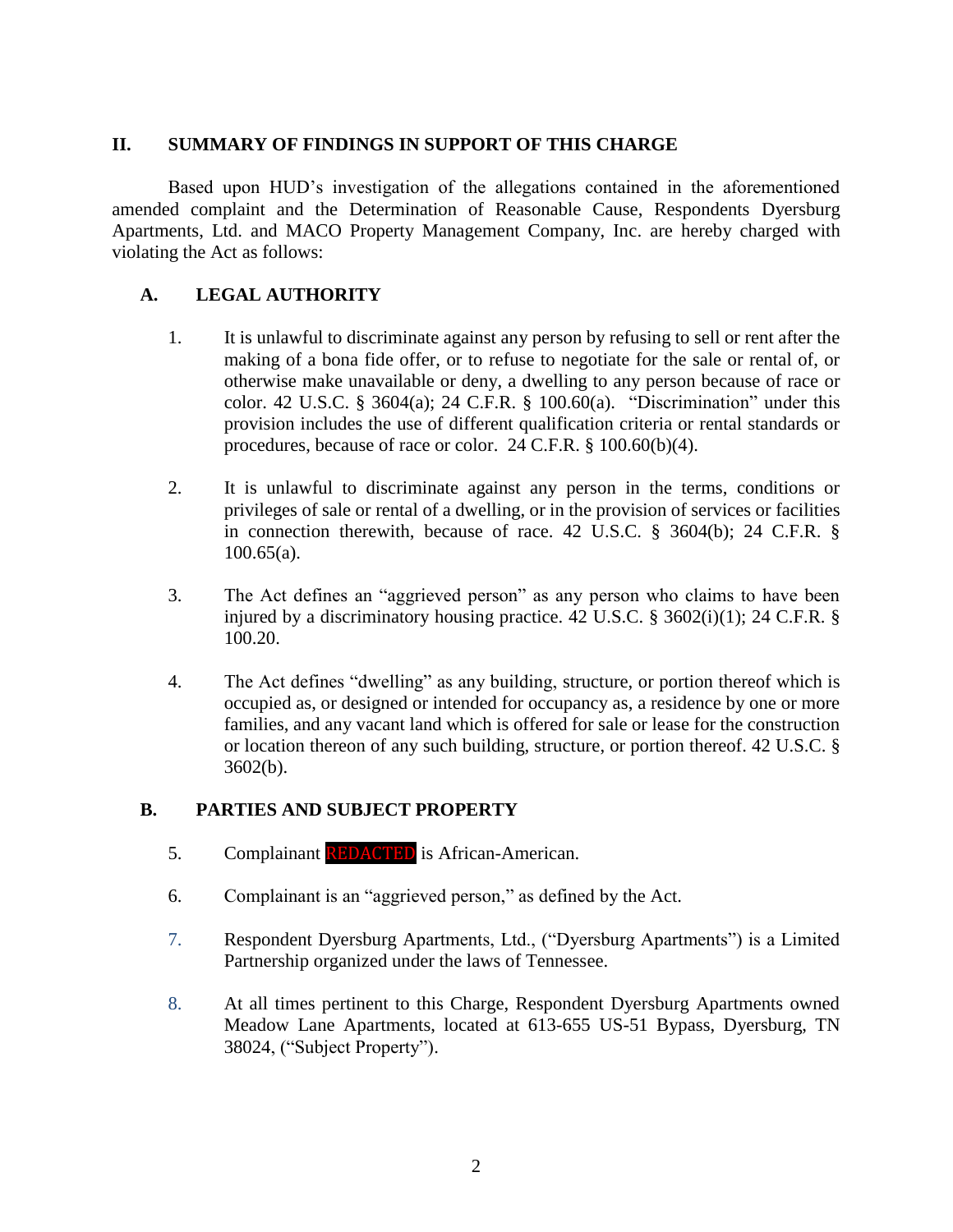- 9. The Subject Property is a multifamily complex that is not exempt under sections 803 and 807 of the Act.
- 10. The units at the Subject Property were "dwellings," as defined by the Act.
- 11. At all times pertinent to this Charge, Respondent MACO Property Management Company, Inc. ("MACO Management") was the General Partner of Respondent Dyersburg Apartments and managed the Subject Property. Respondent MACO Management is a corporation organized under the laws of Missouri.

## **C. FACTUAL ALLEGATIONS**

- 12. In 2012, Respondents Dyserburg Apartments and MACO Management maintained a written policy entitled "Resident Selection Guidelines" at the Subject Property.
- 13. The Resident Selection Guidelines provides for rejection of applicants who had a felony conviction within the last 10 years.
- 14. The Resident Selection Guidelines also provides for rejection of applicants who had engaged in certain criminal activity, including "[a]ny conviction or adjudication other than acquittal for the sale, distribution, or manufacture of any controlled or illegal substance," and "[a]ny conviction or adjudication other than acquittal, for any sexual offense."
- 15. In November 2012, Complainant was residing with his ex-wife in the apartment of his ex-wife, at the Subject Property. Complainant's ex-wife is African-American.
- 16. Respondent MACO Management's Resident Manager for the Subject Property recommended to Complainant that he complete a lease application.
- 17. Complainant completed a lease application, indicating in the application that he had a felony conviction for writing a bad check.
- 18. Respondent MACO Management's Resident Manager Jan Smith denied the Complainant's lease application. In conversation with the Complainant, Resident Manager Smith informed him that the Subject Property had a policy to not rent to felons.
- 19. In addition to denying his application, Resident Manager Smith told Complainant he was no longer allowed on the premises of the Subject Property because he was a felon.
- 20. While the Complainant's application for housing was rejected, at least two (2) other applicants who were not African-American and who had criminal records in violation of the Resident Selection Guidelines were approved for housing by Respondent MACO Management's Resident Manager.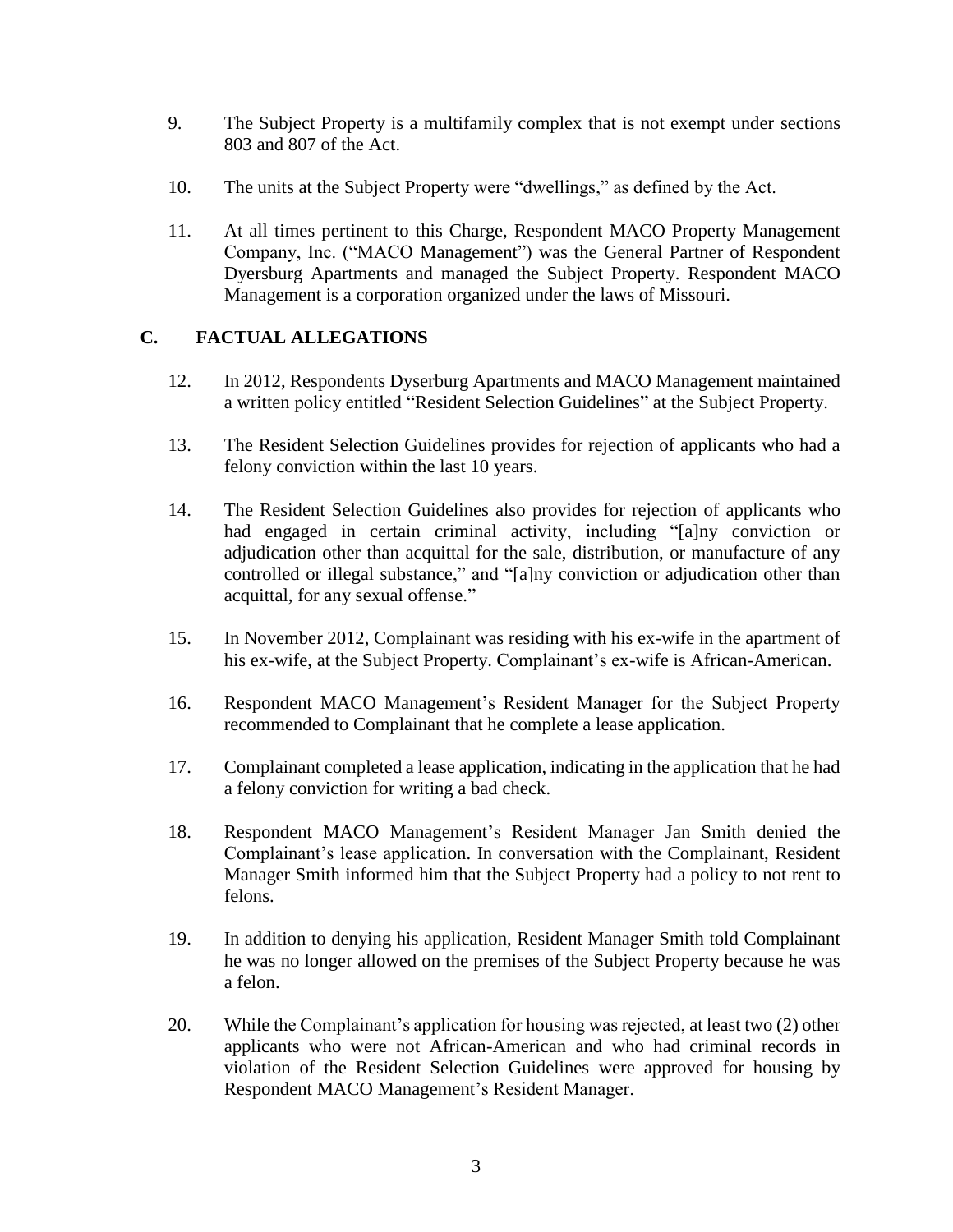- 21. The first resident had a history of felony sexual battery. The resident disclosed his conviction on his application. This resident was/is on the National Sex Offender database. Under the Resident Selection Guidelines, this resident did not qualify for housing. Despite this resident's felony, MACO's Resident Manager approved the resident to live at the Subject Property.
- 22. The second resident had pled guilty to felony drug charges and was serving probation. The resident disclosed her guilty plea on her application. Under the Resident Selection Guidelines, this resident did not qualify for housing. Despite this resident's felony, Respondent MACO Management's Resident Manager approved the resident to live at the Subject Property.

# **D. FAIR HOUSING ACT VIOLATIONS**

- 23. As described in paragraphs 12 through 22 above, Respondents Dyersburg Apartments and MACO Management discriminated, based on Complainant's race, by refusing to rent to Complainant on the basis that he was disqualified due to his felony conviction, while allowing two Caucasian applicants with disqualifying felony criminal histories to reside in the Subject Property. Respondents acted in violation of the Act. 42 U.S.C. § 3604(a); 24 C.F.R. § 100.60(a).
- 24. As described in paragraphs 12 through 22 above, Respondents Dyersburg Apartments and MACO Management discriminated, based on Complainant's race, in the terms, conditions, or privileges of sale or rental of a dwelling, by denying Complainant's rental application because of his felony conviction while allowing Caucasian applicants with disqualifying felony criminal histories to rent at the Subject Property. By applying rental standards and criteria in favor of the Caucasian applicants, and against Complainant, an African-American, Respondents acted in violation of the Act. 42 U.S.C. § 3604(b); 24 C.F.R. § 100.65(a).

## **III. CONCLUSION**

**WHEREFORE,** the Secretary of the U.S. Department of Housing and Urban Development, through the Office of the General Counsel, and pursuant to 42 U.S.C.  $3610(g)(2)(A)$ , hereby charges Respondents with engaging in discriminatory housing practices in violation of the Act and prays that an order be issued that:

- 1. Declares that the discriminatory housing practices of Respondents, as set forth above, violate the Act, as amended, 42 U.S.C. § 3601, *et seq.*;
- 2. Enjoins Respondents, their agents, employees, successors, and all other persons in active concert or participation with any of them, from discriminating because of race in any aspect of the rental of a dwelling pursuant to 42 U.S.C.  $\S$  3612(g)(3) and 24 C.F.R. § 180.670(b)(3)(ii);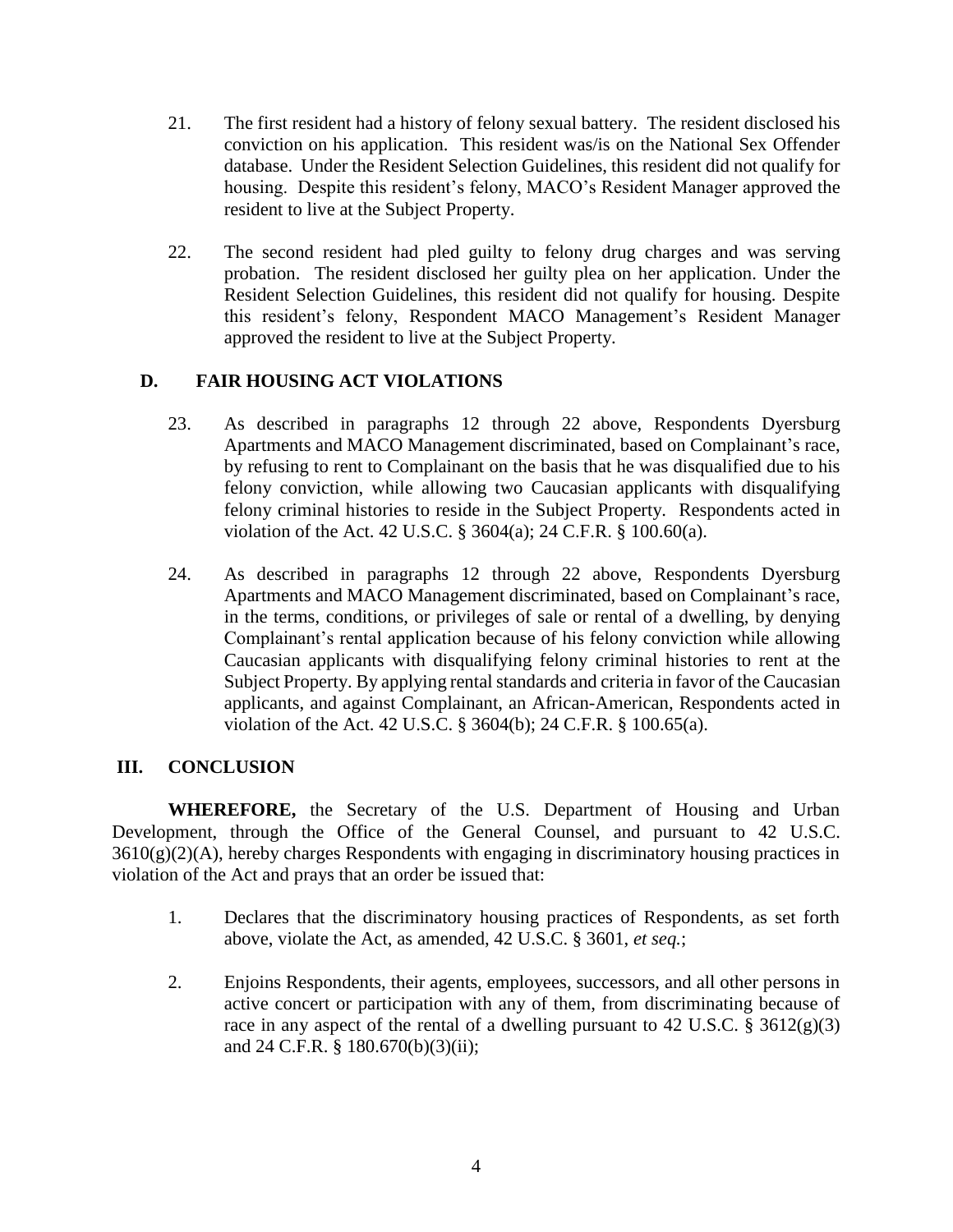- 3. Mandates Respondents, their agents, employees, successors, and all other persons in active concert or participation with any of them, to attend training that addresses the Act's prohibitions against race discrimination;
- 4. Awards such damages as will fully compensate Complainants for the actual damages caused by Respondents' discriminatory conduct, pursuant to 42 U.S.C. § 3612(g)(3) and 24 C.F.R. § 180.670(b)(3)(i);
- 5. Awards a civil penalty against each Respondent for each violation of the Act, pursuant to 42 U.S.C. § 3612(g)(3) and 24 C.F.R. § 180.670(b)(3)(iii); and
- 6. Awards any additional relief as may be appropriate, pursuant to 42 U.S.C. § 3612(g)(3) and 24 C.F.R. § 180.670(b)(3).

Respectfully submitted,

\_\_\_\_\_\_\_\_\_\_\_\_\_\_\_\_\_\_\_\_\_\_\_\_\_\_\_\_\_\_\_\_\_\_

Sharon M. Swain Regional Counsel U.S. Dept. of Housing and Urban Development 40 Marietta Street SW, 3rd Floor Atlanta, Georgia 30303 (678) 732-2646 (404) 730-3315 (fax)



Robert A. Zayac, Jr. Associate Regional Counsel U.S. Dept. of Housing and Urban Development 40 Marietta Street SW, 3rd Floor Atlanta, Georgia 30303 (678) 732-2887 (404) 730-3315 (fax)